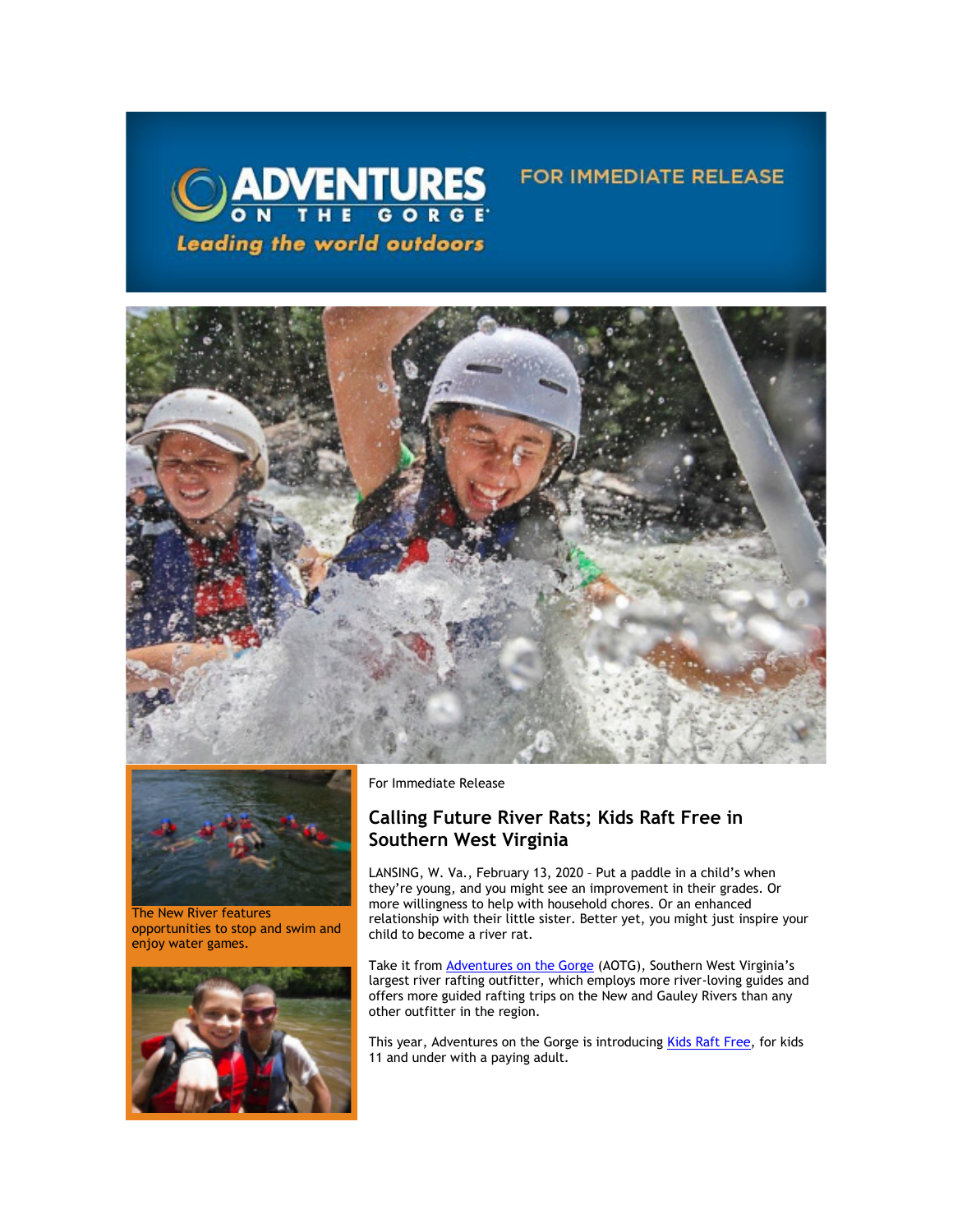Rafting brings families and friends together.



Adventures on the Gorge offers more than just rafting.

"Even a single rafting trip can help build self-esteem, teamwork and an appreciation for natural places," said Roger Wilson, CEO of Adventures on the Gorge. "Screen-free time on the river is also a great way for family members to thoughtfully re-engage. I've observed siblings climb into the rafting bus bickering and sniping at each other and then happily trot off the bus after rafting to play cornhole together as if they'd been best friends all their lives."

Wilson describes a river rat as someone who can never quite get his fill of river time, whether rafting or kayaking it, camping by it or simply watching its flows as the sun goes down. They are intensely protective of the rivers they love, and they tend to take offense if they observe disrespectful behavior like polluting its waters with trash.

"River rats are fun-loving conservationists and underlying all of that 'woo-hooing' you hear when a child is rafting, a foundation is being built for a lifelong dedication to preserving the health of a river."

## **Best AOTG rafting trips for kids 11 and under**

Adventures on the Gorge offers two rafting experiences for kids 11 and under:

[Upper New River Full-Day Whitewater Rafting](https://click.icptrack.com/icp/relay.php?r=13370550&msgid=447593&act=5AOA&c=1378153&destination=https%3A%2F%2Fadventuresonthegorge.com%2Fadventures%2Fwhitewater-rafting%2Fupper-new-river-white-water-rafting%2F) (minimum age six; adults \$109, children six-11 free; season begins May 2). With mostly Class I and Class II rapids and occasional bigger waves of a few Class IIIs, the Upper New River is an ideal river for first-time and beginning rafters who paddle the river in large rafts or small one- or two-person inflatable kayaks called duckies.

This full-day trip includes up to six hours of river time along with a hearty riverside lunch and a solemn guide guarantee that no rafter will ever go hungry.

[Glade Creek Canyon Full-Day Rafting and Hiking](https://click.icptrack.com/icp/relay.php?r=13370550&msgid=447593&act=5AOA&c=1378153&destination=https%3A%2F%2Fadventuresonthegorge.com%2Fadventures%2Fwhitewater-rafting%2Fglade-creek-canyon-rafting-hiking%2F) (minimum age eight; adults \$139; season begins May 26). Another family favorite, this trip begins with a hike to a waterfall along Glade Creek on a path that winds through rhododendron thickets and Hemlock forests. After a swim in the pool below the waterfall, guests return for a picnic lunch and a half-day of rafting on the New River.

#### **Other special deals for kids**

In addition to the [Kids Raft Free](https://click.icptrack.com/icp/relay.php?r=13370550&msgid=447593&act=5AOA&c=1378153&destination=http%3A%2F%2Fwww.kidsraftfree.com%2F) program, Adventures on the Gorge offers special deals for kids six and 12. Six-year-old kids can also be part of the "Almost Seven" special which means that along with a rafting trip on a river that is decidedly "almost heaven," six-year-olds receive a personalized rafting certificate and an "Almost 7" T-shirt. Although 12 year-olds have obviously aged out of the Kids Raft Free program, they can raft half-price on Saturdays when accompanied by a paying adult.

Children as young as five can participate in a half- or full-day kids camp, with supervised playground time, arts and crafts, scavenger hunts, swim time in the Canyon Falls Swimming Pool and more. Parents with children with a range in ages will frequently choose the kids camp for the young ones while experiencing an adventure with a higher age minimum like [ziplining](https://click.icptrack.com/icp/relay.php?r=13370550&msgid=447593&act=5AOA&c=1378153&destination=https%3A%2F%2Fadventuresonthegorge.com%2Fadventures%2Fzip-line-aerial-adventures%2Ftreetops-zip-line-canopy-tour%2F) (minimum age 10; adults \$79, children \$49.50; year-round), rock [climbing \(](https://click.icptrack.com/icp/relay.php?r=13370550&msgid=447593&act=5AOA&c=1378153&destination=https%3A%2F%2Freservations.adventuresonthegorge.com%2Fresponsive%2Findex.php%3FlocationId%3D10%26serviceGroupId%3D31%26serviceId%3D33%26resDate%3D2%2F11%2F2020)minimum age eight; adults \$79, children \$74; season begins April 1) and [TimberTrek,](https://click.icptrack.com/icp/relay.php?r=13370550&msgid=447593&act=5AOA&c=1378153&destination=https%3A%2F%2Fadventuresonthegorge.com%2Fadventures%2Fzip-line-aerial-adventures%2Ftimbertrek-adventure-park%2F) an aerial adventure park with seven obstacle courses (minimum age four; adults \$59 kids six – 12 \$34.50; open yearround).

More information abou[t Kids Raft Free](https://click.icptrack.com/icp/relay.php?r=13370550&msgid=447593&act=5AOA&c=1378153&destination=http%3A%2F%2Fwww.kidsraftfree.com%2F) and other family friendly experiences at Adventures on the Gorge is available [online](https://click.icptrack.com/icp/relay.php?r=13370550&msgid=447593&act=5AOA&c=1378153&destination=http%3A%2F%2Fwww.adventuresonthegorge.com%2F) and by calling 855-379-8738.